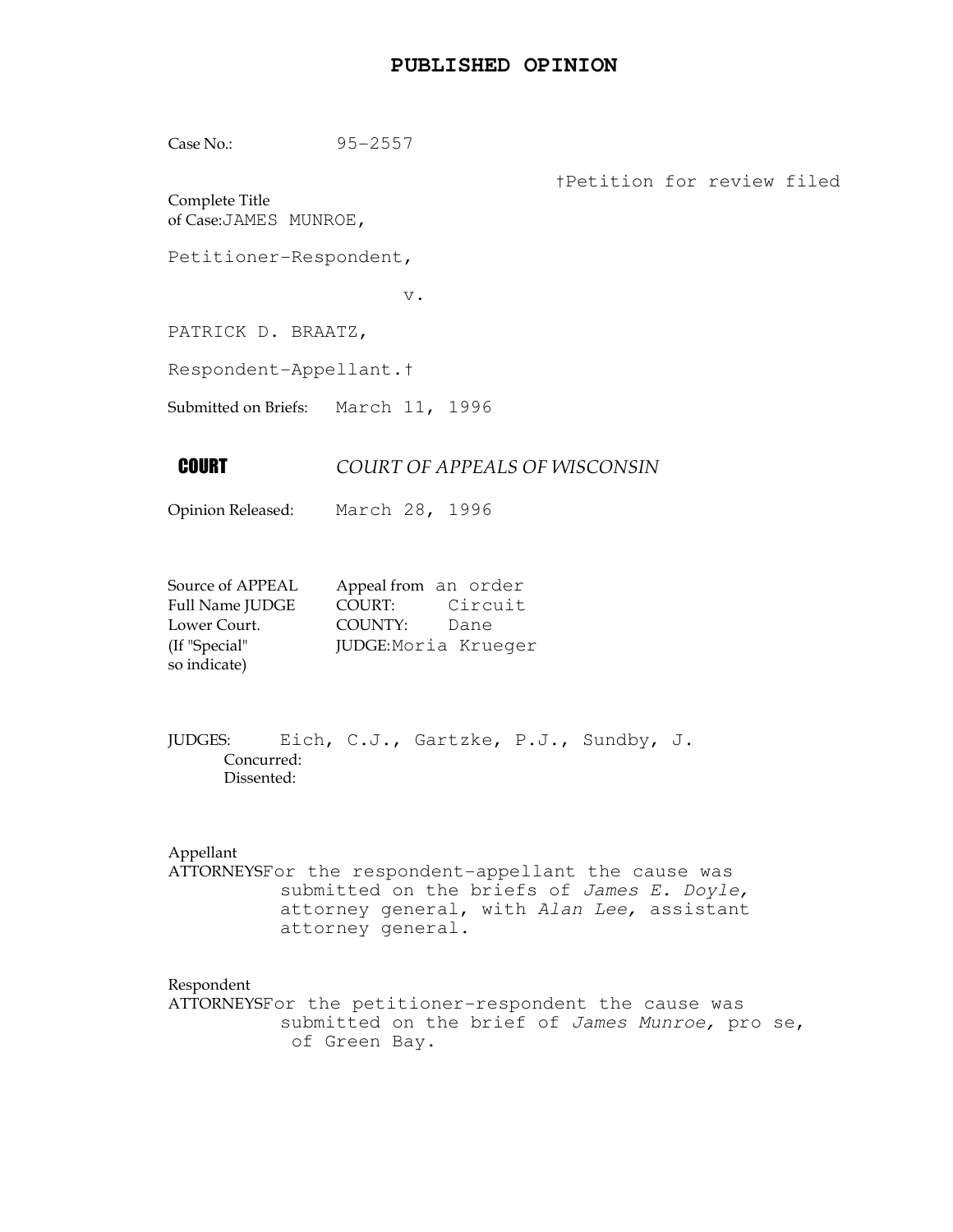# COURT OF APPEALS DECISION DATED AND RELEASED

March 28, 1996

A party may file with the Supreme Court a petition to review an adverse decision by the Court of Appeals. See § 808.10 and RULE 809.62, STATS.

# **NOTICE**

This opinion is subject to further editing. If published, the official version will appear in the bound volume of the Official Reports.

No. 95-2557

## STATE OF WISCONSIN IN COURT OF APPEALS

JAMES MUNROE,

### Petitioner-Respondent,

v.

PATRICK D. BRAATZ,

### Respondent-Appellant.

 APPEAL from an order of the circuit court for Dane County: MORIA KRUEGER, Judge. Affirmed.

Before Eich, C.J., Gartzke, P.J., and Sundby, J.

 EICH, C.J. The State of Wisconsin appeals from an order issuing a writ of mandamus to Patrick Braatz, Administrator of the Division of Health Professions and Services Licensing for the Wisconsin Department of Regulation and Licensing, requiring him to release to the petitioner-respondent, James Munroe, certain records relating to a physician licensed by the department.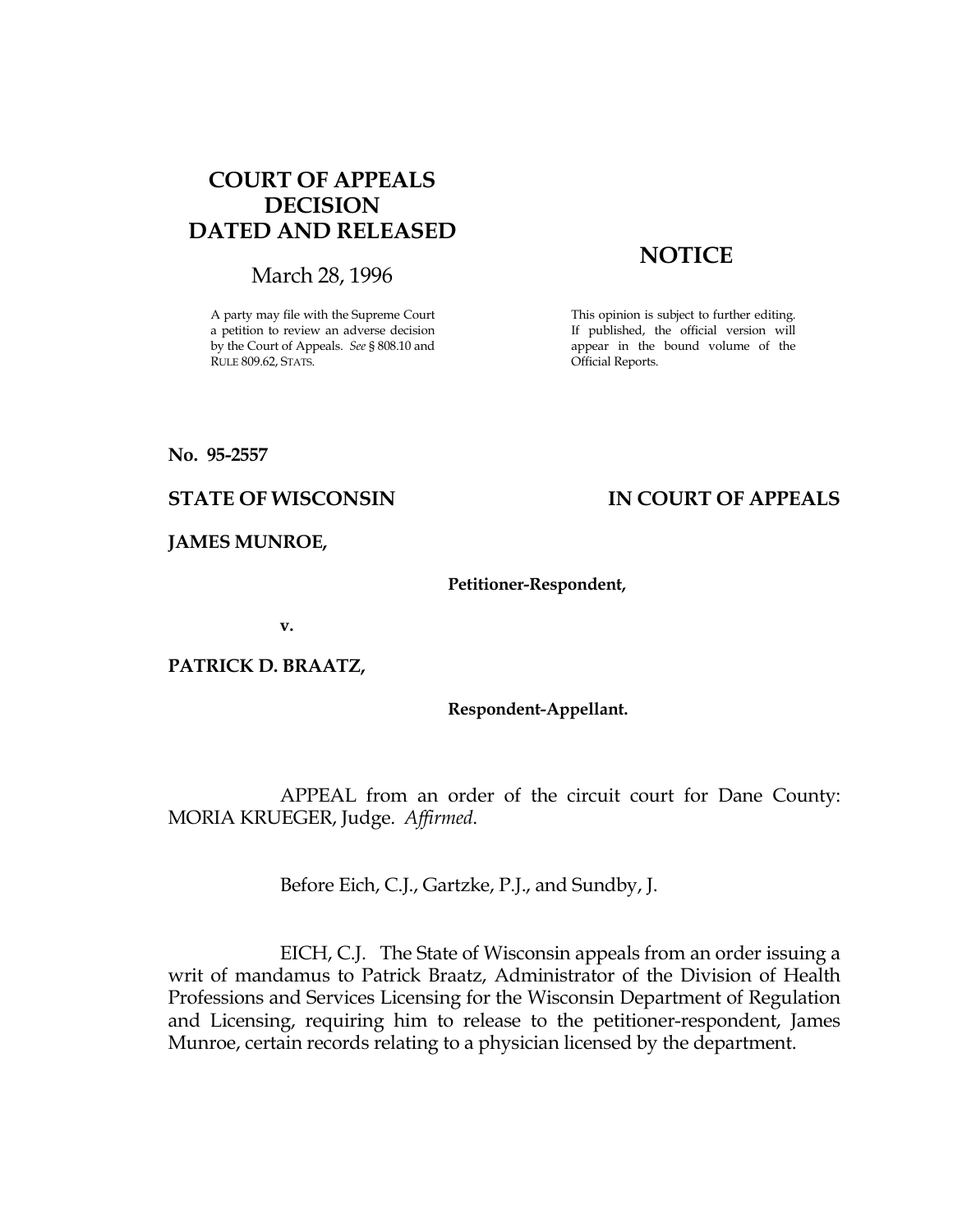The issue is whether Braatz's reasons for withholding the information are sufficient to outweigh the strong public policy favoring disclosure of records kept by public agencies as declared in the public records law, §§ 19.31-19.36, STATS., and the many cases decided thereunder. We conclude that the trial court correctly ruled that the public interest in disclosing the records outweighs the public interest in maintaining their confidentiality, and we therefore affirm the order.

 Munroe requested that the department provide him with the scores recorded on tests administered by the department to a physician, Dr. Severino G. Gomilla, in the years 1992, 1993 and 1994. Braatz, the custodian of the sought-after records, denied the request, setting forth the following reasons for the denial:

I have reviewed your request and find that access to the examination scores of Dr. Gomilla should be restricted. The actual and potential harm in releasing these scores substantially outweighs the benefits to the public interest if they were made available. The release of individual test scores presents a substantial likelihood that the scores will be used inappropriately in the distribution of medical services to the public. This would occur by patients attempting to use the scores as a basis for selecting a physician.

> A passing score on a medical registration examination is evidence that the applicant possesses minimum competency to practice the profession. The examination is valid for that purpose only. The examination has not been designed to be used as a selection criteri[on] by the public for medical services or by employers who hire physicians. To otherwise use the test scores would likely result in harm to the general public seeking medical services were they to rely on the score as evidence of the relative skills and ability required for a particular medical position.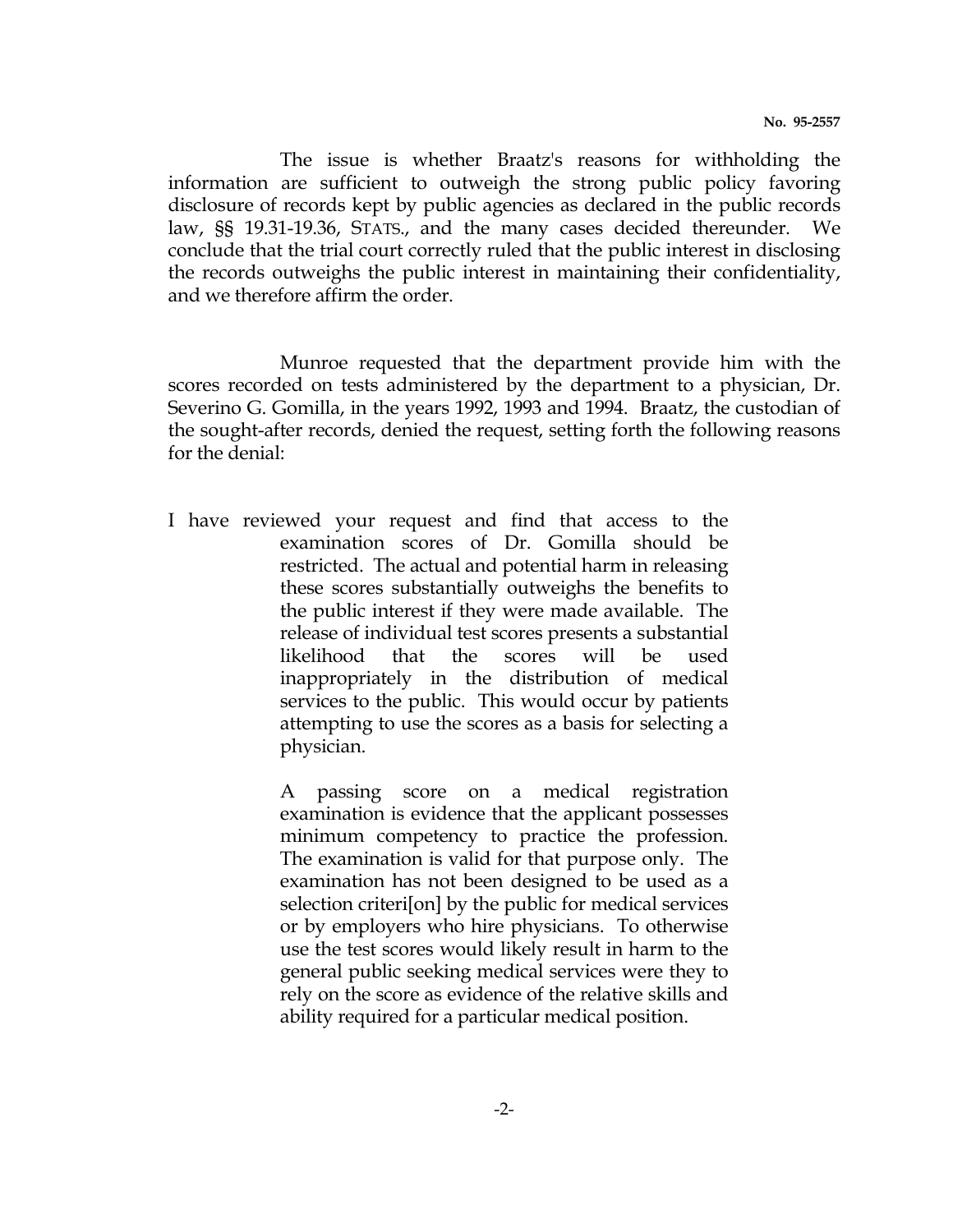Munroe petitioned the circuit court for a writ of mandamus directing Braatz to comply with his request. An alternative writ was issued and the department made its return, moving at the same time to quash the writ. After a hearing, the trial court concluded that the public interest in keeping Dr. Gomilla's test scores confidential, as expressed in Braatz's letter, was outweighed by the public interest in disclosure, and ordered that the writ of mandamus issue.

 In enacting the public records law, the legislature mandated a "presumption of complete public access" to the records of public agencies. See Journal/Sentinel, Inc. v. School Bd. of the Sch. Dist. of Shorewood, 186 Wis.2d 443, 449, 521 N.W.2d 165, 168 (Ct. App. 1994). And while the law recognizes that there may be circumstances where the conduct of public business requires that public access to certain records be denied or restricted, it stands for the proposition that "[t]he denial of public access generally is contrary to the public interest, and only in an exceptional case may access be denied." Section 19.31, STATS.

 When a requester asks to inspect public records, the custodian of those records must balance the public's right of inspection under the law against the public interest in nondisclosure. If the request is to be denied, the custodian must do so in writing, stating the specific public policy reasons for the refusal. Village of Butler v. Cohen, 163 Wis.2d 819, 825, 472 N.W.2d 579, 581 (Ct. App. 1991).

 When the custodian denies access and that denial is challenged in court, the first question is whether the custodian's denial was "made with the requisite specificity"--that is, whether it is sufficiently specific to provide a basis for judicial review. Butler, 163 Wis.2d at 825-26, 472 N.W.2d at 581-82. If it is, the court next examines the stated reasons for the denial to determine whether they are sufficient to outweigh the strong public policy favoring disclosure. Id. at 826, 472 N.W.2d at 582. It is a "balancing test," and a refusal to disclose the requested information will be upheld only when the custodian's stated reasons are so strong as to "`satisfy the court that the public-policy presumption [favoring] disclosure is outweighed by even more important public-policy considerations'" warranting nondisclosure. Estates of Zimmer, 151 Wis.2d 122, 132, 442 N.W.2d 578, 583 (Ct. App. 1989) (quoted source omitted). There is, in short, "`an absolute right to inspect a public document in the absence of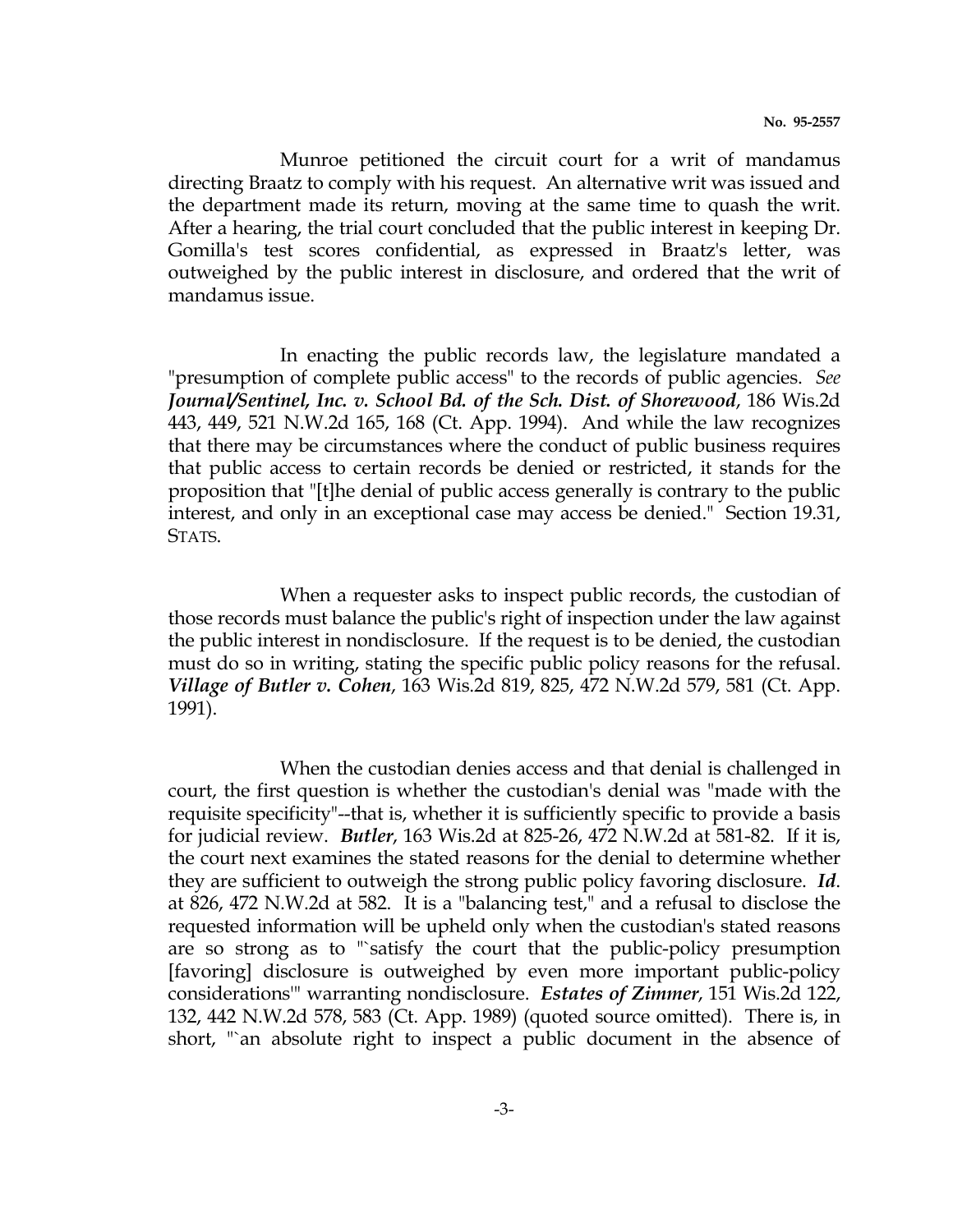specifically stated sufficient reasons to the contrary.'" Id. (emphasis in the original).

 Appellate review of the trial court's decision is de novo: we independently examine the sufficiency of the custodian's reasons. Rathie  $v$ . Northeastern Wis. Technical Inst., 142 Wis.2d 685, 687, 419 N.W.2d 296, 298 (Ct. App. 1987). We have often recognized, however, that even on a de novo review, "[w]e may benefit ... from the analys[i]s of the circuit court ...." *State v*. Eison, 194 Wis.2d 160, 178, 533 N.W.2d 738, 745 (1995).<sup>1</sup>

 The department argues first that we should conclude that its decision to withhold the information passes the balancing test because that decision is consistent with "sound public policy" as expressed in other sections of the statutes. The department refers us to statutes permitting agencies to close an otherwise open public meeting for the purpose of considering matters e<br>S

- While I understand that public licensure is clearly within the public domain, I'm not persuaded that as it stands now, the release of test scores is not. I find the statement by Mr. Braatz to be quite paternalistic and somewhat patronizing. If a member of the general public wants to have the test scores as part of the information that a person seeking medical treatment would rely upon in determining whether that person wants treatment from a particular physician, I don't know that there is any basis to deny that. Of course, if anyone relies solely on one factor, one may be in error, but for an administrator to make the decision that just in case they would use only that as the basis for the decision-making we can't release that I don't believe is a decision within the administrator's power.
- ... [I]f the only public interest is that people might make mistaken judgments if they rely solely on those scores, the scores could be released with a caveat to whoever receives them that this is not necessarily indicative of the physician's actual performance skills or ability to treat whatever problem the person may be seeking to be addressed by the physician rather than overriding the presumption of release ....

<sup>1</sup> In ruling Braatz's reasons for withholding the test scores insufficient, the trial court said: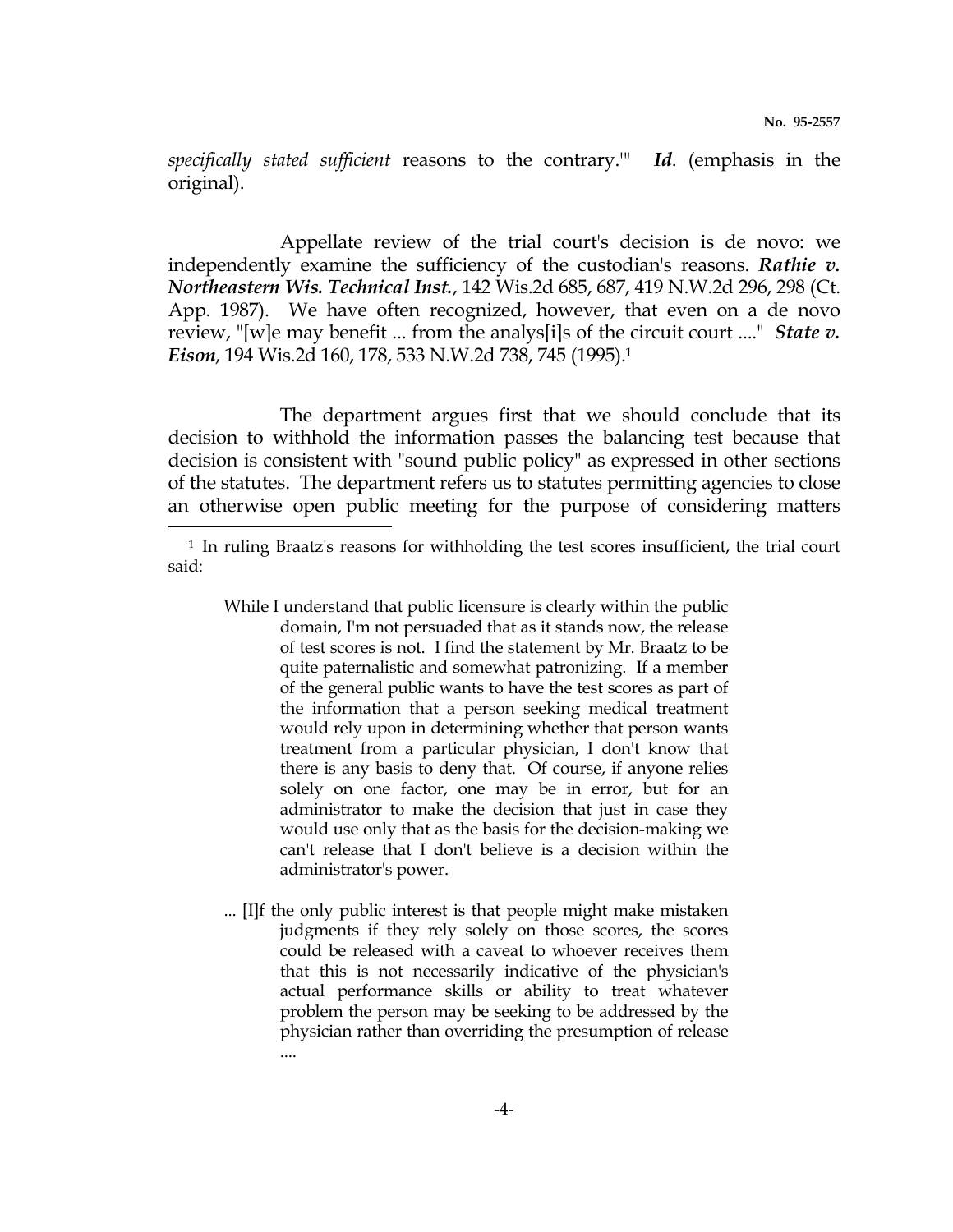relating to the licensing of professionals, § 19.85(1)(b), STATS., or to financial, medical, social or personal histories or "disciplinary data" of specific individuals which, "if discussed in public, would be likely to have a substantial adverse effect upon the [person's] reputation," § 19.85(1)(f), and it maintains that permitting disclosure of the test scores in this case would have a similar "adverse [e]ffect" on Dr. Gomilla. As we have stressed above, our review must be based on the reasons stated by the custodian for denying access to the records, and Braatz's letter rejecting Munroe's request does not attempt to justify withholding the records for any such reason.

 The department next analogizes the situation presented in this case to "pupil records" kept by schools, and with records of examination scores, rankings and other evaluations of applicants for state civil service positions--all of which are expressly declared to be confidential under §§ 118.125 and 230.13, STATS.--and it argues that it would be "anomalous" to conclude that the same legislature that enacted those statutes could have also intended, in passing the public records law, that state licensing board examination scores were subject to release.

 We disagree. The public records law does not displace other provisions of the statutes providing for confidentiality of particular records. Indeed, the basic access provisions of the law are expressly conditioned on the absence of other laws to the contrary,<sup>2</sup> and it is for the legislature, not this court, to create additional exceptions or exemptions to the public records law.3 Had the legislature desired to create an exception for Department of Regulation and Licensing test scores, as it has in the statutes to which the department refers (and several others), it could have done so. It did not, and given the strength of Wisconsin's open records policy--one of the strongest declarations of policy to

i

<sup>2</sup> The basic "access" statute, § 19.35(1), STATS., begins: "Except as otherwise provided by law, any requester has a right to inspect any record." (Emphasis added.)

<sup>&</sup>lt;sup>3</sup> We noted in *George v. Knick*, 188 Wis.2d 594, 598, 525 N.W.2d 143, 145 (Ct. App. 1994), that in addition to the legislature, the supreme court, in the exercise of its commonlaw declaring power, has "developed exceptions to the general rule of disclosure" over the years. Just as we would not assume the legislative law-making power, neither would we assume the supreme court's law-declaring authority in order to create an exception to the public records law for the documents sought in this case. See State v. Schumacher, 144 Wis.2d 388, 404-05, 424 N.W.2d 672, 678 (1988) (law-declaring and law-developing function rests primarily in the supreme court).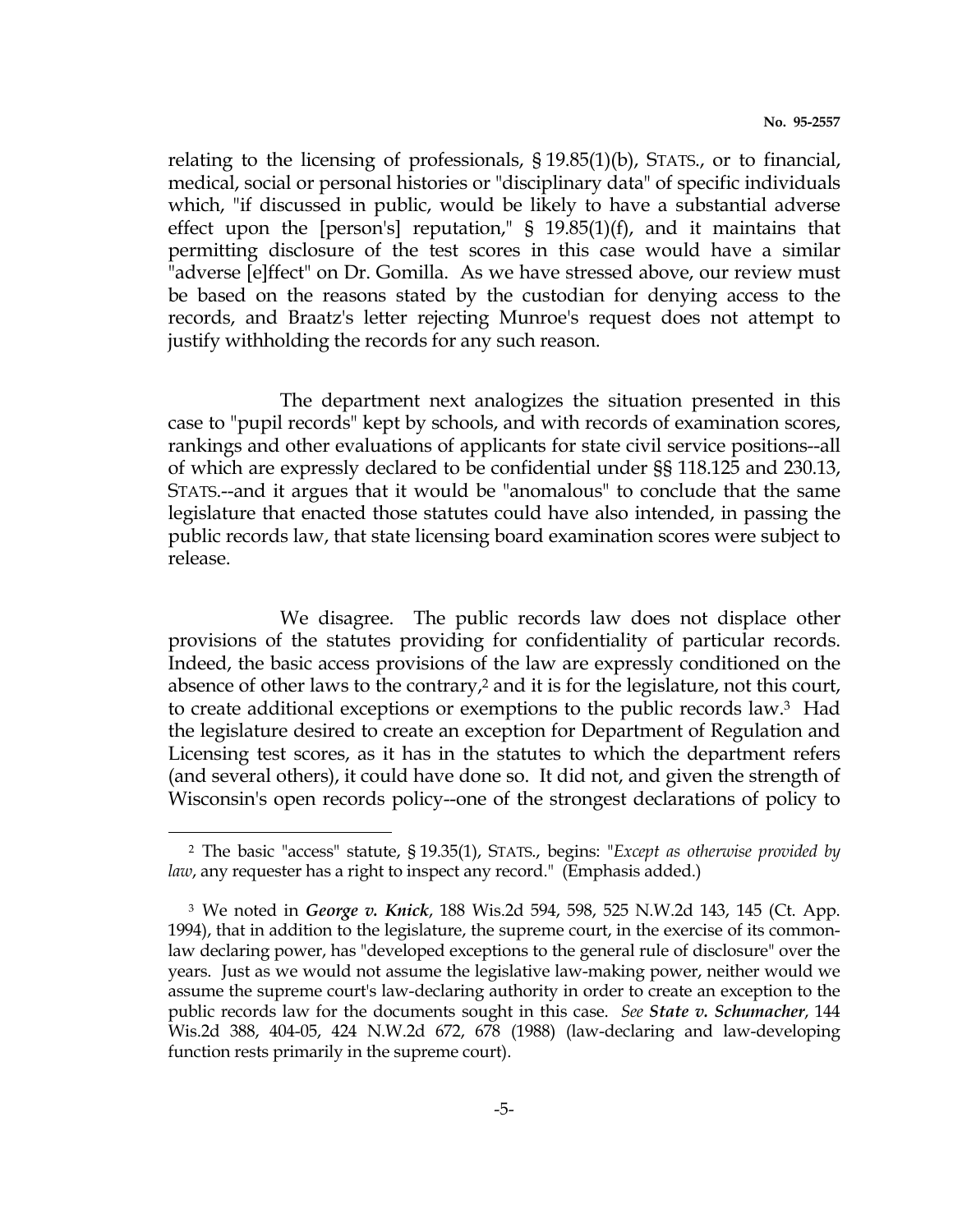be found anywhere in the statutes<sup>4</sup>--we decline to usurp the legislative prerogative and write still another exception into the law.

 Finally, we reject the department's argument that the reasons stated in the Braatz letter are themselves so imbued with the public interest that they must be held to supersede the public's interest, as expressed in the public records law, requiring us to reverse the trial court's order.

 We have discussed in some detail the strength of the public policy underlying the disclosure requirements of the open records law, and we do not believe that policy is overcome by the department's assertions of the public interest involved in preventing people from coming to "mistaken judgments" about physicians as a result of having access to their scores on examinations administered by a government regulatory agency. The department denied Munroe's request for one basic reason: the examination does not test the "relative skills" of those taking it and thus is not a valid criterion for use by the public in selecting or hiring a physician. The trial court correctly noted that, if that is the primary public interest at stake, it could be achieved by attaching a simple caveat to the released document indicating that such scores, by themselves, may not be an accurate means by which to evaluate the competence of the physician--much as a stock prospectus contains warnings that past performance of a security may not be a valid indicator of future profits.

 We are satisfied that the reasons advanced by the department for denying the public access to the sought-after records do not raise public policy considerations sufficient to overcome the public interest in disclosing them. We therefore affirm the trial court's order.

e<br>S

<sup>4</sup> Section 19.31, STATS., recognizes that all persons are entitled to "the greatest possible information regarding the affairs of government and the official acts of those officers and employe[e]s who represent them," and it declares that "providing persons with such information is declared to be an essential function of a representative government ...." The section concludes:

To that end [the public records law] shall be construed in every instance with a presumption of complete public access, consistent with the conduct of governmental business. The denial of public access generally is contrary to the public interest, and only in an exceptional case may access be denied.